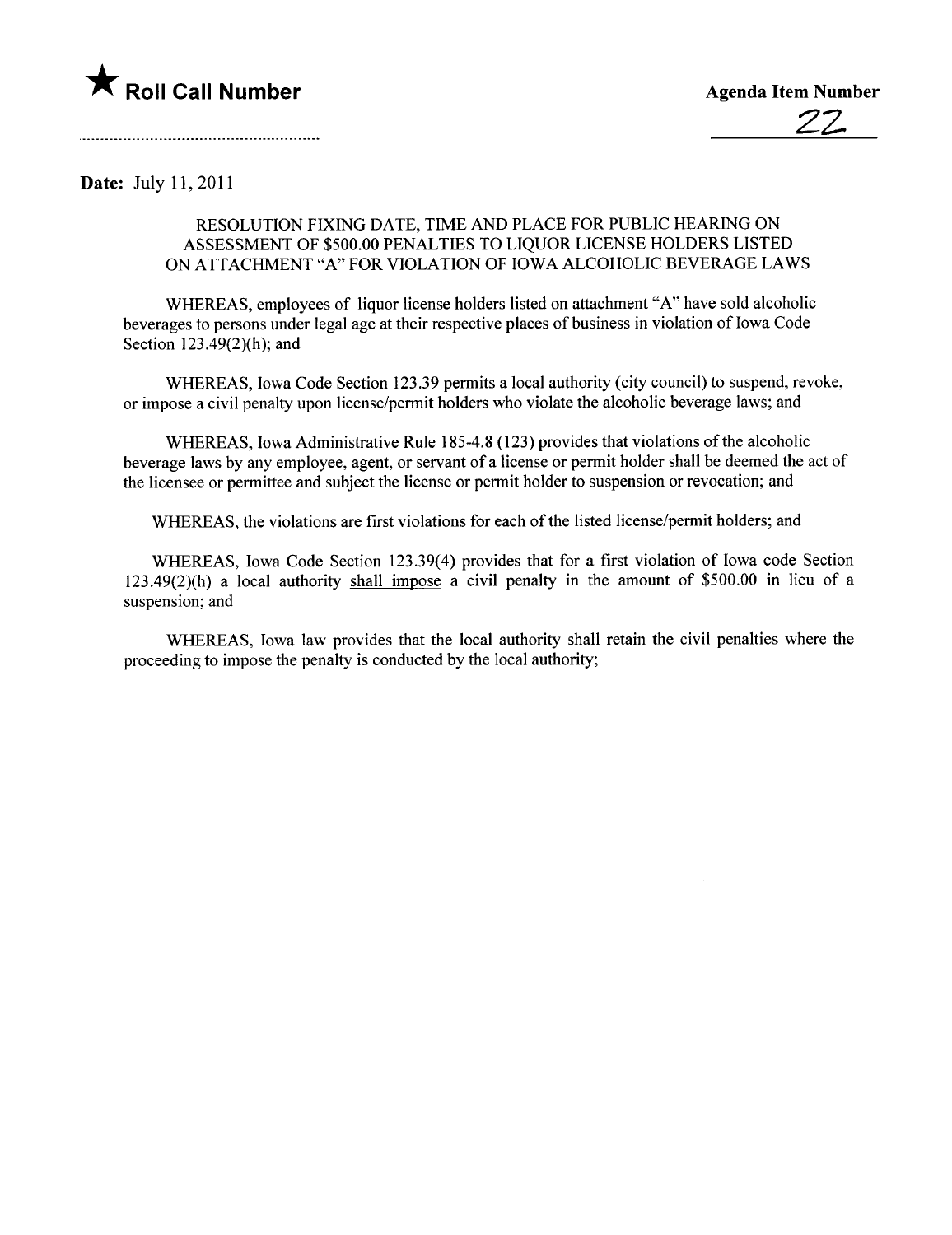

Date: July 11,2011



(2)

NOW, THEREFORE, BE IT RESOLVED by the City Council of the City of Des Moines, Iowa that:

- 1. A public hearing is hereby set for July 25,2011 at 5:00 P.M. in the Council Chambers at City Hall, 400 Robert D. Ray Drive, Des Moines, lA, for the purpose of providing the liquor license holders listed in attachment "A" an opportunity to be heard concerning the proposed assessment of a \$500.00 penalty for sale of alcoholic beverages to persons under legal age.
- 2. The City Clerk is directed to notify the license holders by sending through ordinary mail a copy of this resolution at least 10 days in advance of the scheduled hearing.
- 3. The license holders may pay the \$500.00 civil penalty to the City of Des Moines at the City Clerk's Office in advance of the scheduled public hearing if they do not wish to be heard.

MOVED BY TO ADOPT

FORM APPROVED:

Douglas P. Philiph Assistant City Attorney

| <b>COUNCIL ACTION</b> | <b>YEAS</b> | <b>NAYS</b> | <b>PASS</b> | <b>ABSENT</b>   | <b>CERTIFICATE</b>                                                                                   |
|-----------------------|-------------|-------------|-------------|-----------------|------------------------------------------------------------------------------------------------------|
| <b>COWNIE</b>         |             |             |             |                 |                                                                                                      |
| <b>COLEMAN</b>        |             |             |             |                 | I, DIANE RAUH, City Clerk of said City hereby                                                        |
| <b>GRIESS</b>         |             |             |             |                 | certify that at a meeting of the City Council of<br>said City of Des Moines, held on the above date, |
| <b>HENSLEY</b>        |             |             |             |                 | among other proceedings the above was adopted.                                                       |
| <b>MAHAFFEY</b>       |             |             |             |                 |                                                                                                      |
| <b>MEYER</b>          |             |             |             |                 | IN WITNESS WHEREOF, I have hereunto set my<br>hand and affixed my seal the day and year first        |
| <b>MOORE</b>          |             |             |             |                 | above written.                                                                                       |
| <b>TOTAL</b>          |             |             |             |                 |                                                                                                      |
| <b>MOTION CARRIED</b> |             |             |             | <b>APPROVED</b> |                                                                                                      |
|                       |             |             |             |                 |                                                                                                      |
|                       |             |             |             | Mayor           | <b>City Clerk</b>                                                                                    |